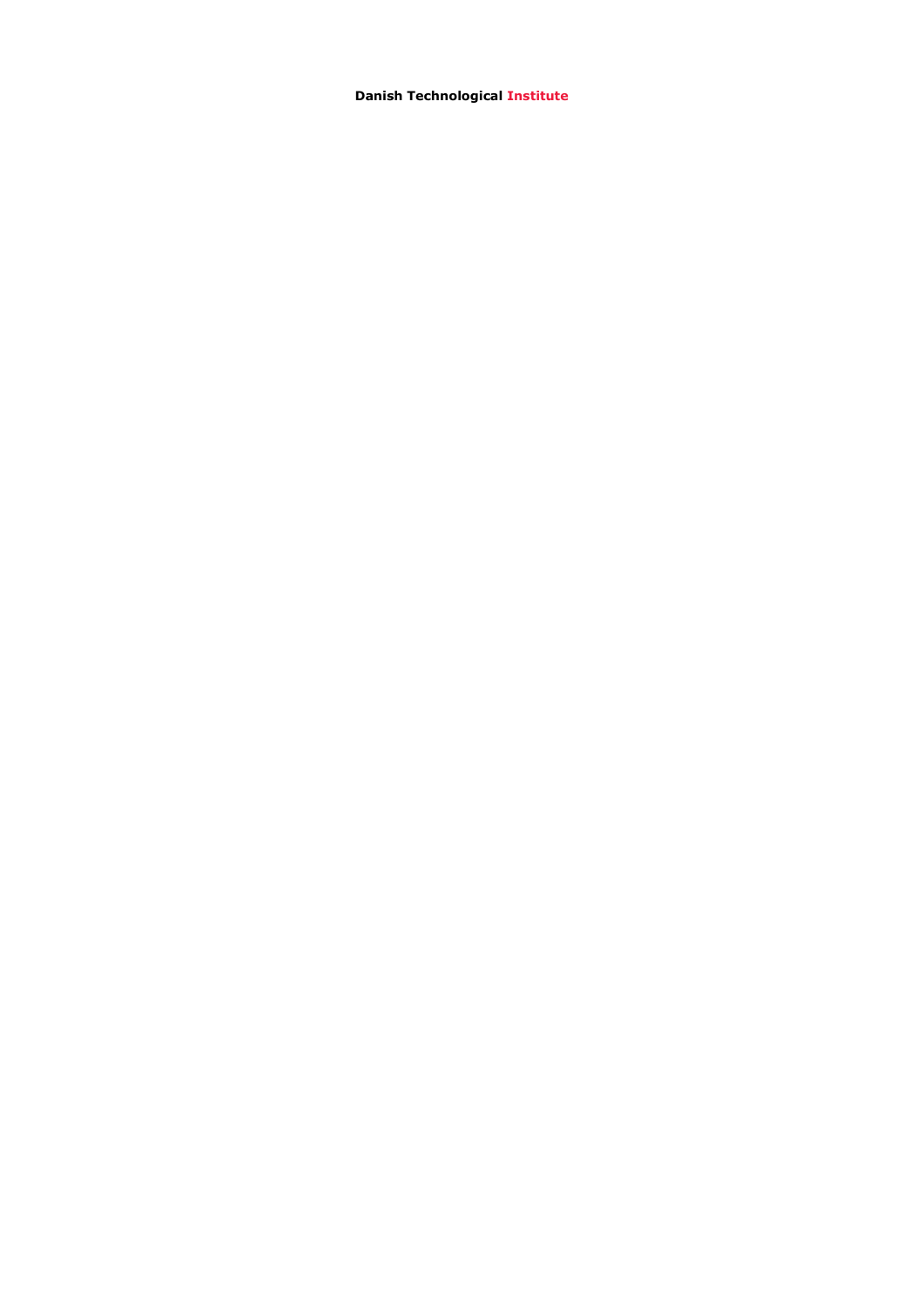**Title:**

Transitional method for determination of internal specific fan power of ventilation units, SFPint

**Prepared by:** Danish Technological Institute Gregersensvej 2 2630 Taastrup Energy Efficiency and Ventilation

March 2016 Author: Erik Hvirgel Hansen, Christian Grønborg Nicolaisen

ISBN: 978-87-998971-0-0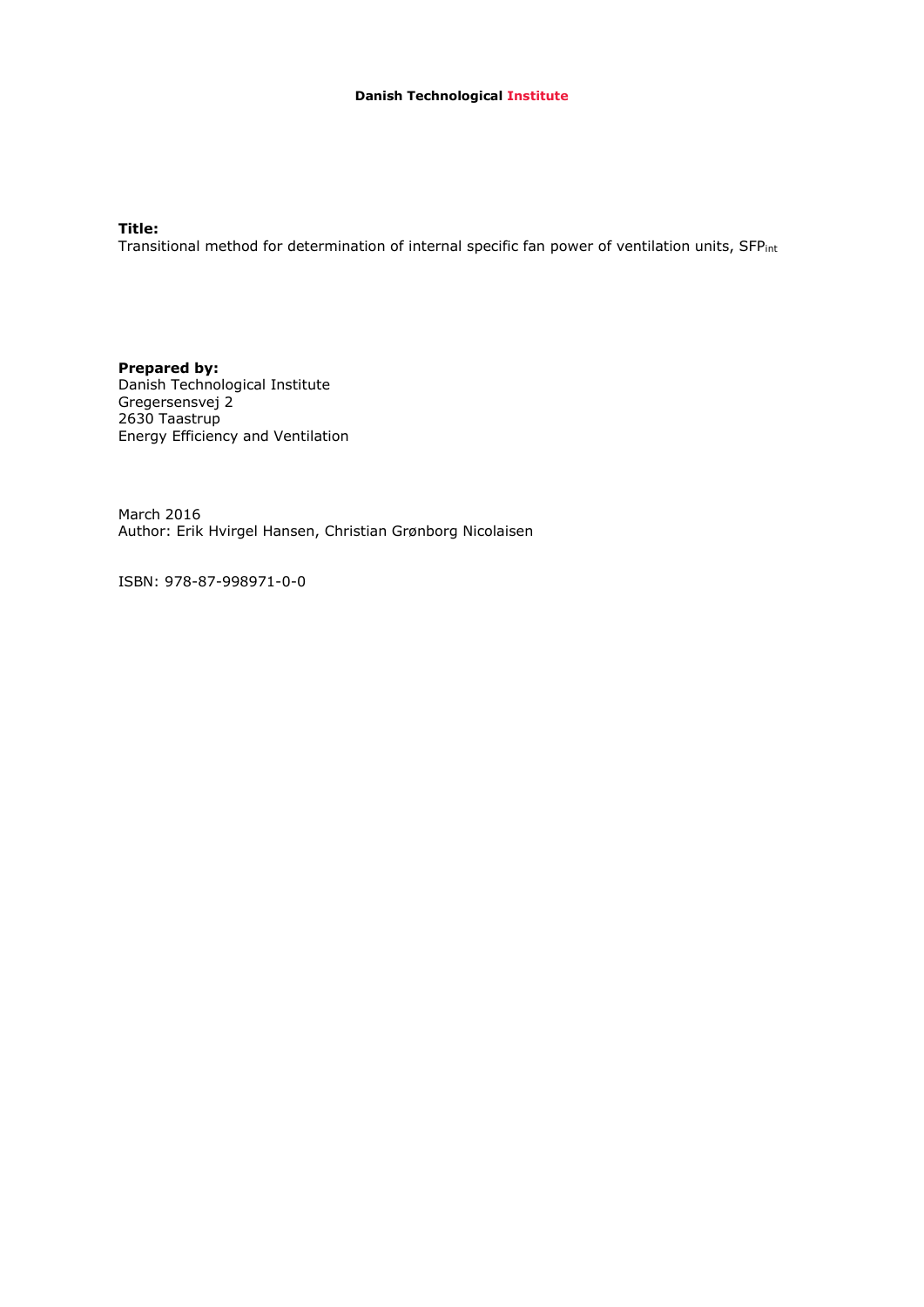# **Table of Contents**

| Calculation and measurement of SFPint, internal pressure and internal fan efficiency 6<br>1. |  |                                                                                         |
|----------------------------------------------------------------------------------------------|--|-----------------------------------------------------------------------------------------|
|                                                                                              |  |                                                                                         |
|                                                                                              |  |                                                                                         |
|                                                                                              |  |                                                                                         |
|                                                                                              |  |                                                                                         |
|                                                                                              |  | 1.2.3. SFP <sub>int</sub> determination for VU where internal pressure measurements can |
|                                                                                              |  | 1.2.3.1. Measuring on unit with/without additional components 11                        |
|                                                                                              |  | 1.2.4. SFP <sub>int</sub> determination for VU where internal pressure measurements     |
|                                                                                              |  | 1.2.4.1. Measuring on unit with/without additional components 12                        |
|                                                                                              |  |                                                                                         |
|                                                                                              |  | 1.4. Pressure measurements in duct-connections outside the unit 15                      |
|                                                                                              |  |                                                                                         |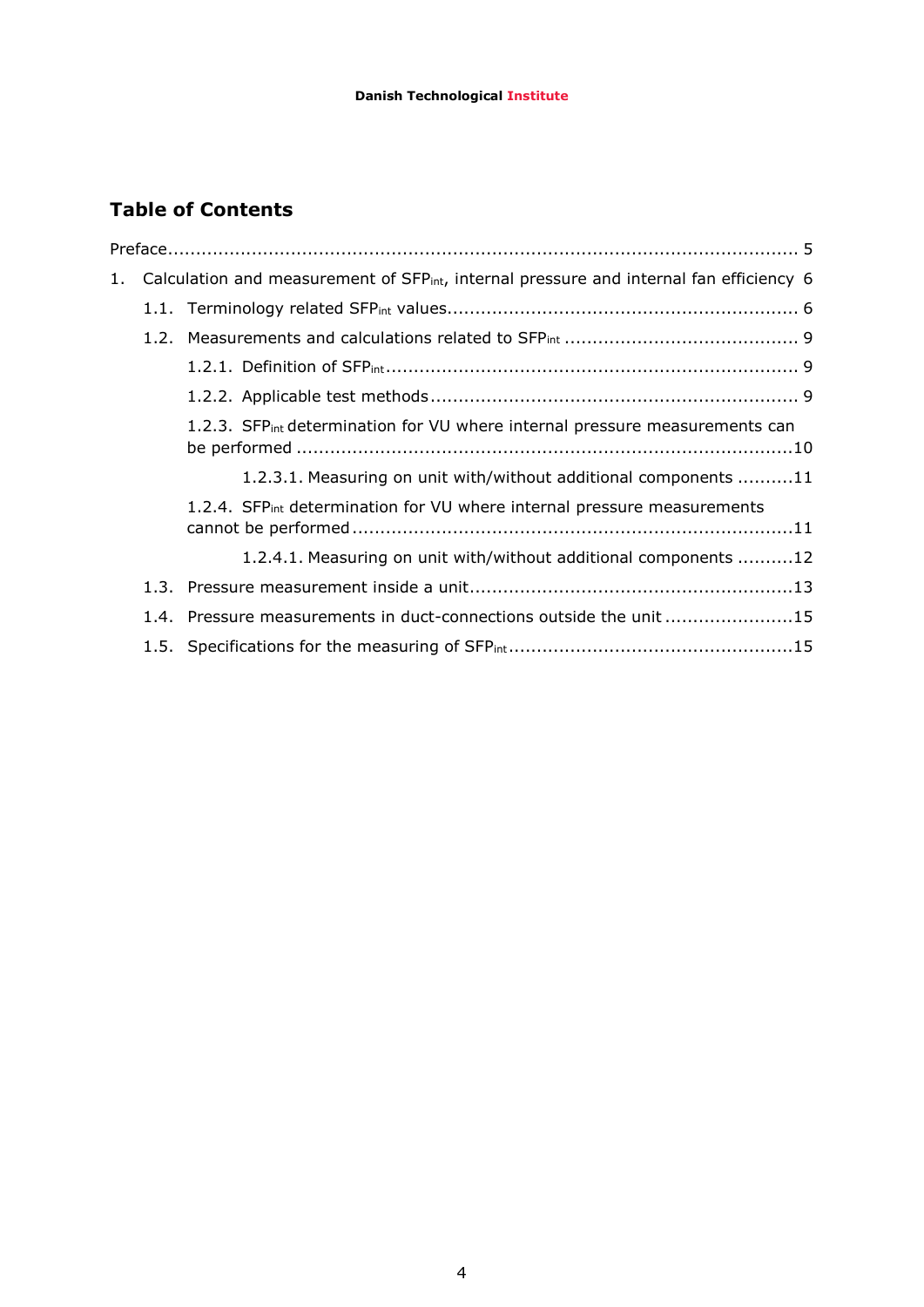### <span id="page-4-0"></span>**Preface**

The present document was developed under the Technical Assistance Study for the Ecodesign of the Ventilation Units Product Group. This study provided the European Commission with technical assistance on draft transitional methods, frequently asked questions and other technical issues related to the implementation of Commission Regulation (EU) No 1253/2014 and Commission Delegated Regulation (EU) No 1254/2014.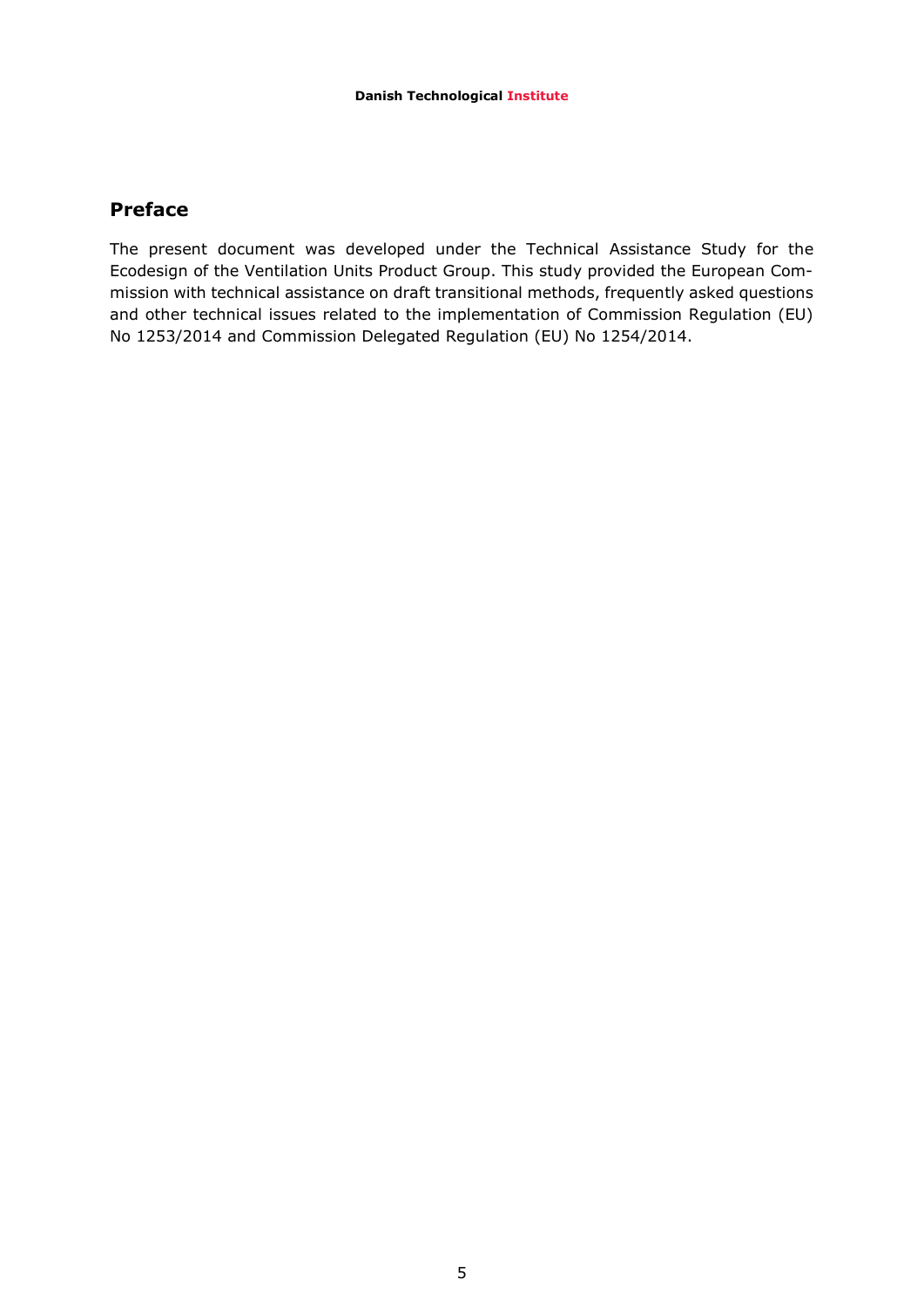## <span id="page-5-0"></span>**1. Calculation and measurement of SFPint, internal pressure and internal fan efficiency**

## <span id="page-5-1"></span>**1.1. Terminology related SFPint values**

To achieve consensus between standards and Regulation 1253/2014, symbols and subscripts from prEN 16798-3 have been adopted for the cases where no such symbols are described in Regulation 1253/2014. Where there is inconsistency between symbols used in the standards and in Regulation 1253/2014, the Regulation symbols are used.

The figure below is a sketch of a BVU. The components are placed randomly and can be placed in different orders. The figure applies to both BVU and UVU. For UVU, only one of the sides is considered, i.e. either the exhaust airside (EHA) or the supply airside (SUP).



Symbols and subscripts are described in in the following. All values can refer to both total and static pressure rise (only the static pressure is used for SFP<sub>int</sub> calculation).

### **Symbols**

| According to prEN 16798-3 |                                                                                                                                        | According to Regulation 1253/2014 |      |
|---------------------------|----------------------------------------------------------------------------------------------------------------------------------------|-----------------------------------|------|
| $\Delta p$ int tot        | Total internal pressure rise<br>from the ventilation compo-<br>nents (fan casing, heat re-<br>covery, and filters) in Pa               | None                              | None |
| $\Delta p$ add tot        | Total additional pressure<br>rise from the additional<br>components (cooler, heat<br>exchanger, humidifier, si-<br>lencer, etc.) in Pa |                                   | None |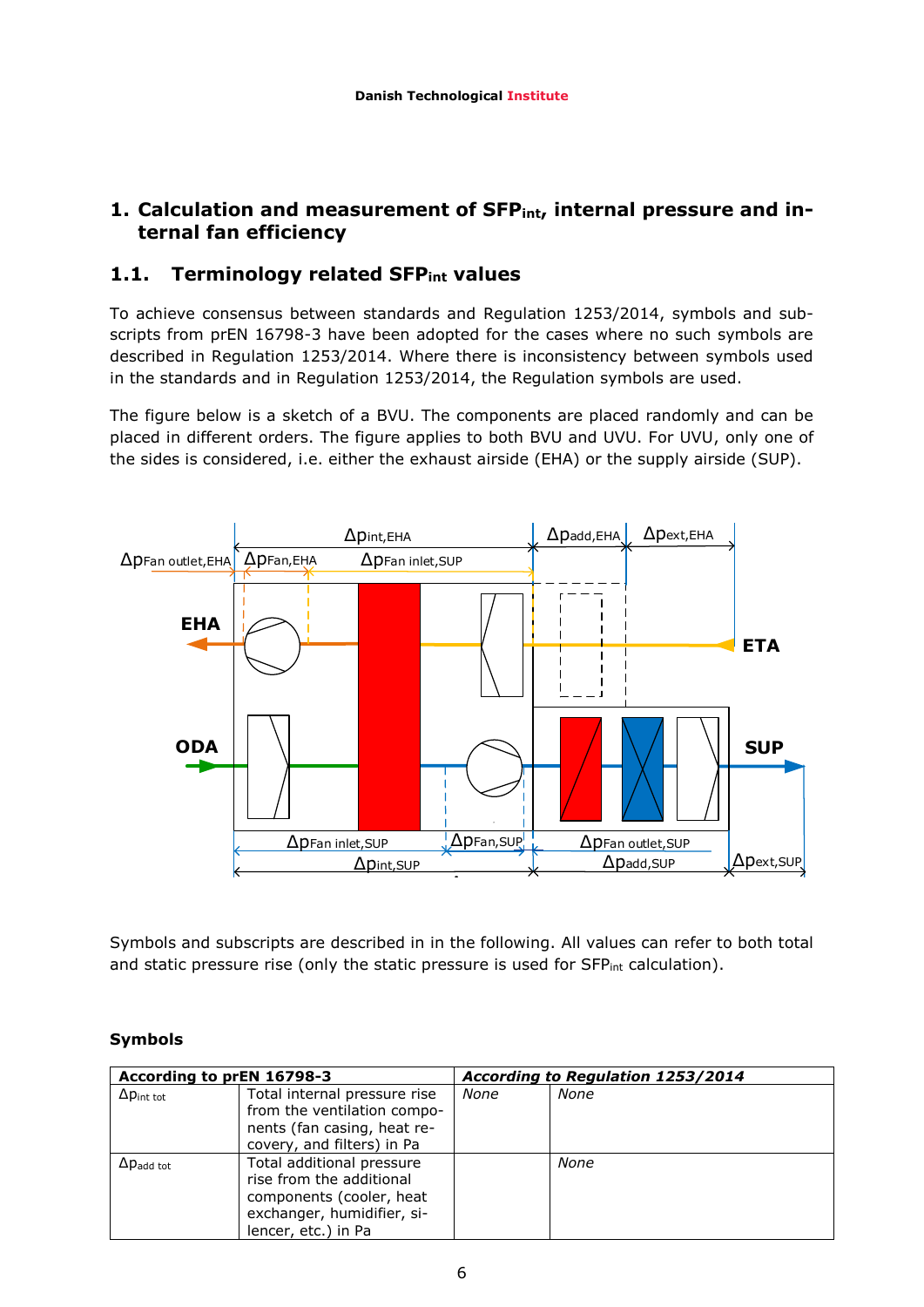| According to prEN 16798-3    |                                                                                                                                                     | According to Regulation 1253/2014 |                                                                                                                                                                                                                                                                                                                                                          |  |
|------------------------------|-----------------------------------------------------------------------------------------------------------------------------------------------------|-----------------------------------|----------------------------------------------------------------------------------------------------------------------------------------------------------------------------------------------------------------------------------------------------------------------------------------------------------------------------------------------------------|--|
| $\Delta p_{\text{ext tot}}$  | Total external pressure rise<br>from the ductwork and ex-                                                                                           | None                              | None                                                                                                                                                                                                                                                                                                                                                     |  |
| $\Delta p_{\text{int stat}}$ | ternal components in Pa<br>Static internal pressure rise<br>from the ventilation compo-<br>nents (fan casing, heat re-<br>covery and filters) in Pa | $\Delta p_{s,int}$                | 'internal pressure drop of ventilation<br>components $(\Delta p_{s,int})'$ (expressed in<br>Pa) means the sum of the static pres-<br>sure drops of a reference configura-<br>tion of a BVU or an UVU at nominal<br>flow rate.                                                                                                                            |  |
| $\Delta p$ add stat          | Static additional pressure<br>rise from the additional<br>components (cooler, heat<br>exchanger, humidifier, si-<br>lencer, etc.) in Pa             | $\Delta p_{s,add}$                | 'internal pressure drop of additional<br>non-ventilation components $(\Delta p_{s,add})'$<br>(expressed in Pa) means the remain-<br>der of the sum of all internal static<br>pressure drops at nominal flow rate<br>and nominal external pressure after<br>subtraction of the internal pressure<br>drop of ventilation components<br>$(\Delta ps, int);$ |  |
| $\Delta p_{\text{ext stat}}$ | Static external pressure rise<br>from the ductwork and ex-<br>ternal components in Pa                                                               | $\Delta p_{s, \text{ ext}}$       | 'nominal external pressure $(\Delta p_{s,ext})'$<br>(expressed in Pa) means the declared<br>design external static pressure differ-<br>ence at nominal flow rate.                                                                                                                                                                                        |  |
| $\Delta pf_{an}$             | Static pressure difference<br>between the fan outlet and<br>inlet section.                                                                          | None                              | None. The following is used $\Delta p_{s,Fan}$                                                                                                                                                                                                                                                                                                           |  |
| $\eta_{\text{tot}}$          | η <sub>fan tot</sub> x η <sub>tr</sub> x ηm x ηc based<br>on total pressure                                                                         | None                              | None                                                                                                                                                                                                                                                                                                                                                     |  |
| $\eta_{stat}$                | ηfan stat x ηtr x ηm x ηc<br>based on static pressure                                                                                               | None                              | None                                                                                                                                                                                                                                                                                                                                                     |  |
| P <sub>sfp,int</sub>         | Internal SFP value of the<br>bidirectional air-handling<br>unit.                                                                                    | $SFP_{int}$<br>$[W/(m^3/s)]$      | 'internal specific fan power of ventila-<br>tion components (SFPint)' (expressed<br>in $W/(m^3/s)$ ) is the ratio between the<br>internal pressure drop of ventilation<br>components and the fan efficiency,<br>determined for the reference configu-<br>ration;                                                                                         |  |
| η <sub>fan</sub>             | The overall efficiency nfan<br>is based on the efficiencies<br>of the single components<br>(impeller, motor, belt drive,<br>speed control, etc.)    | $\eta$ fan $(\eta_{s, Fan})$      | 'fan efficiency $(\eta_{fan})'$ means the static<br>efficiency including motor and drive<br>efficiency of the individual fan(s) in<br>the ventilation unit (reference config-<br>uration) determined at nominal air-<br>flow and nominal external pressure<br>drop;<br>In the following written as $\eta_{s,Fan}$                                        |  |
| P                            | Fan power                                                                                                                                           | $P$ [ $kW$ ]                      | 'nominal electric power input (P)' (ex-<br>pressed in kW) means the effective<br>electric power input of the fan drives,<br>including any motor control equip-<br>ment, at the nominal external pres-<br>sure and the nominal airflow;                                                                                                                   |  |
| qv; SUP; ahu; nom.           | Nominal airflow rate                                                                                                                                | $q_{nom}$<br>$[m^3/s]$            | 'nominal flow rate $(q_{nom})'$ (expressed<br>in $m^3$ /s) means the declared design<br>flow rate of an NRVU at standard air<br>conditions 20°C and 101 325 Pa,<br>whereby the unit is installed com-<br>plete (for example, including filters)<br>and according to the manufacturer<br>instructions;                                                    |  |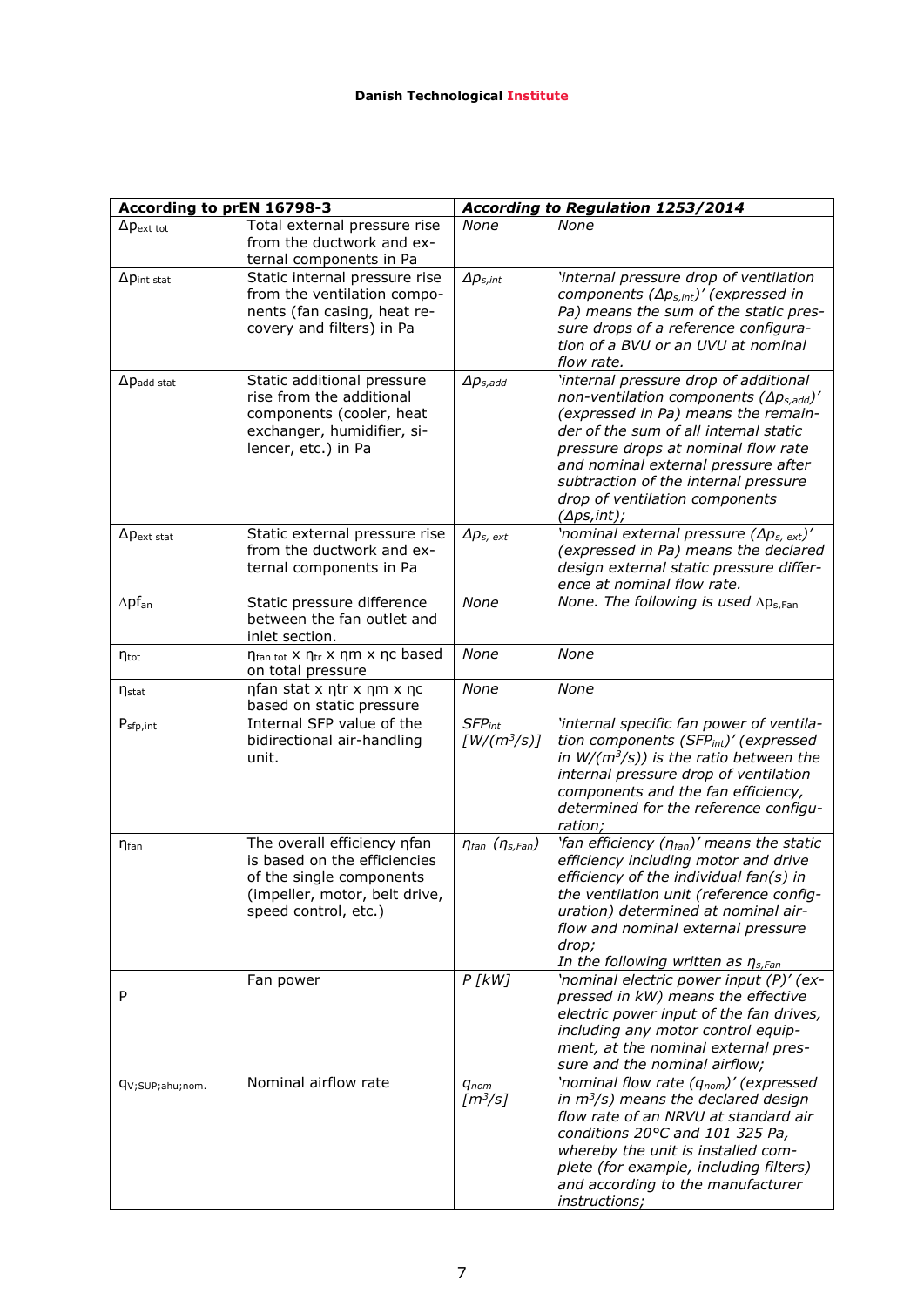### **Subscripts**

| According to prEN 16798-3 |             | According to Regulation 1253/2014 |                    |  |
|---------------------------|-------------|-----------------------------------|--------------------|--|
| <b>ODA</b>                | Outdoor air | Outdoor*                          | Annex I-6          |  |
|                           |             |                                   | Annex I NRVU-6,11  |  |
| <b>SUP</b>                | Supply air  | Air supply                        | Annex I-15         |  |
|                           |             | outlet                            | Annex I-5,6,7,8,11 |  |
|                           |             | Supply                            | Annex I NRVU-11,15 |  |
|                           |             |                                   | Article 2-5.6      |  |
| <b>ETA</b>                | Extract air | Extract                           | Annex I-7,11       |  |
|                           |             |                                   | Annex I NRVU-15    |  |
|                           |             |                                   | Annex II & IV      |  |
|                           |             | Indoor**                          | Annex I-6          |  |
|                           |             |                                   | Annex I NRVU-6,11  |  |
| <b>EHA</b>                | Exhaust air | Exhaust                           | Annex 1-5,6,8      |  |
|                           |             |                                   | Annex I NRVU-11,14 |  |
|                           |             |                                   | Annex IV-4 (RVU)   |  |
|                           |             |                                   | Annex IX           |  |
|                           |             |                                   | Article 1-2a, 5, 6 |  |
| s                         | static      | s                                 | static             |  |

| <b>Other specifications</b>   |                                                                                                  | <b>According to Regulation</b><br>1253/2014 |                                                                        |
|-------------------------------|--------------------------------------------------------------------------------------------------|---------------------------------------------|------------------------------------------------------------------------|
| Indoor-side                   | Indoor side of AHU (SUP and ETA)                                                                 | $Indoor**$                                  | Annex I-10,33<br>Annex I NRVU-11<br>Article 2-5,6<br>Annex IV & V VIII |
| Outdoor-side                  | Outdoor side of AHU (ODA and EHA)                                                                | $Outdoor^*$                                 | Annex I-10,33<br>Article 2-5,6<br>Annex IV & V VIII                    |
| $SUP-SIDE***$<br>(ODA-to-SUP) | Supply airside. The airflow going from<br>Outdoor(ODA) through the unit to Sup-<br>ply (SUP).    | Inlet-side<br>Supply-side                   | Annex I NRVU -3,4<br>Annex I NRVU -14                                  |
| EHA-SIDE***<br>(ETA-to EHA)   | Exhaust airside. The airflow going from<br>Extract (ETA) through the unit to Ex-<br>haust (EHA). | Exhaust-side<br>Extract-side                | Annex I-3,14<br>ANNEX II & IV (RVU)<br>Annex 1 NRVU-15                 |
| <b>INS</b>                    | Test conducted inside the unit                                                                   | None                                        | None                                                                   |
| OUT                           | Test conducted outside the unit                                                                  | None                                        | None                                                                   |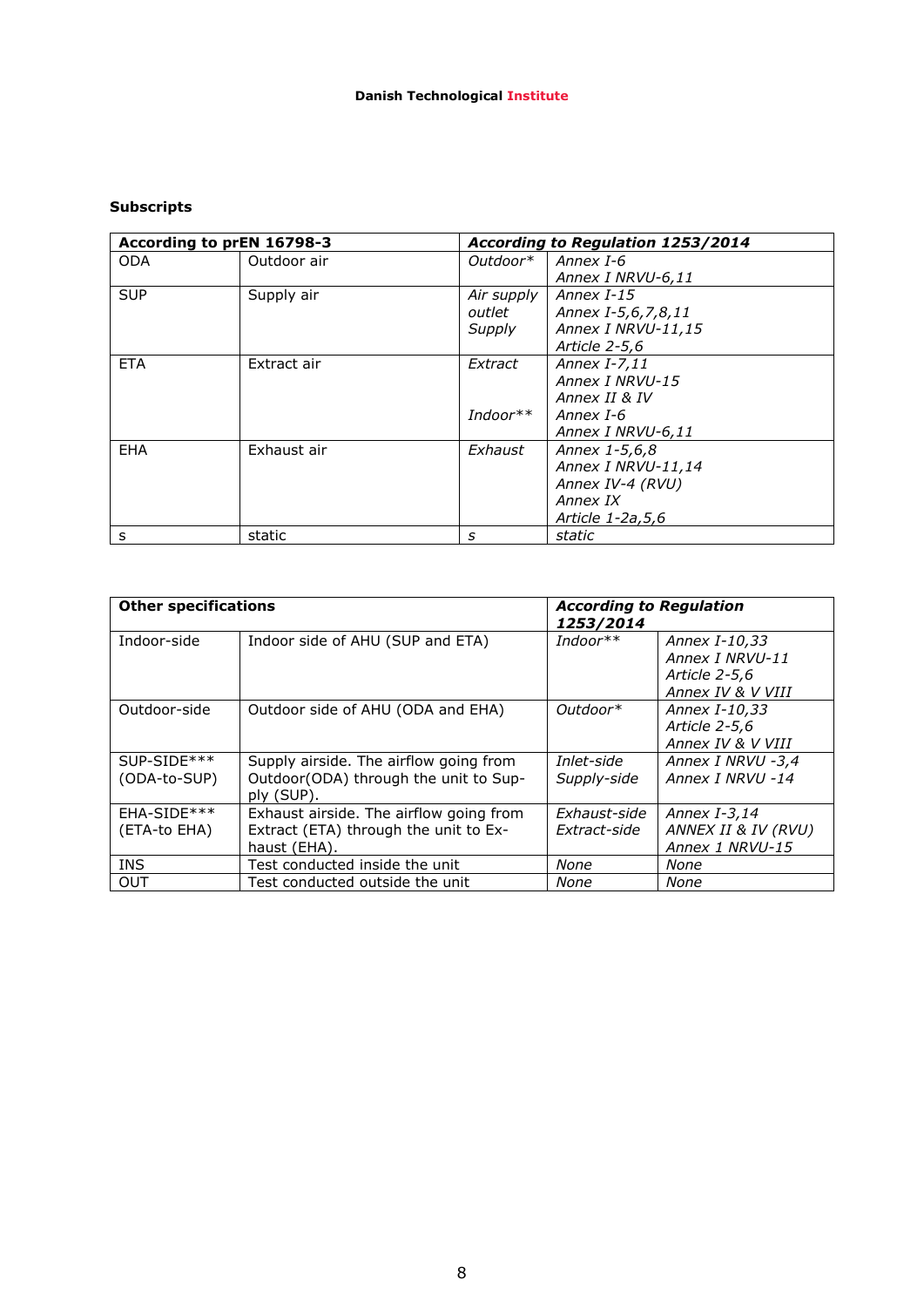| According to ISO 5801 |                                       | <b>According to Regulation</b><br>1253/2014 |                                |
|-----------------------|---------------------------------------|---------------------------------------------|--------------------------------|
| Fan outlet            | The positive pressure side of the fan | Fan outlet                                  | Annex I-27&29                  |
| Fan inlet             | The negative pressure side of the fan | Fan inlet                                   | Annex I-27<br>Annex I NRVU-3,4 |

*\*In Regulation 1253/2014 'outdoor' is used as both outdoor-side and outdoor air.*

*\*\*In Regulation 1253/2014 'indoor' is used as both indoor-side and indoor air.*

**\*\*\*** *The specification 'SUP-SIDE' is used instead of 'SUP' and 'EHA-SIDE' instead of 'EHA' when using the specification for the whole side of the unit (from outdoor to supply and from extract to exhaust).*

### <span id="page-8-0"></span>**1.2. Measurements and calculations related to SFPint**

Additional elements for measurements and calculations related to the internal specific fan power of ventilation components (SFP<sub>int</sub>) of NRVUs.

### <span id="page-8-1"></span>**1.2.1. Definition of SFPint**

Unidirectional ventilation unit (UVU):

$$
SFP_{int} = \frac{\Delta p_{s,int}}{\eta_{s,Fan}}
$$

For bidirectional ventilation units (BVUs), the SFP<sub>int</sub> is calculated as the sum of the internal specific fan power of the air supply side and the air extract side of the unit:

$$
SFP_{int} = \frac{\Delta p_{s,int\,SUP}}{\eta_{s,Fan\, SUP}} + \frac{\Delta p_{s,int\, EHA}}{\eta_{s,Fan\, EHA}}
$$

### <span id="page-8-2"></span>**1.2.2. Applicable test methods**

Two test methods are applicable for determining the SFP<sub>int</sub> according to Regulation 1253/2014:

- 1. VUs where internal pressure measurements can be performed (recommended with local face velocity's in the measuring section for internal pressure drop below 3 m/s);
- 2. VUs where internal pressure measurements cannot be performed (can be used with both low and high local face velocity's).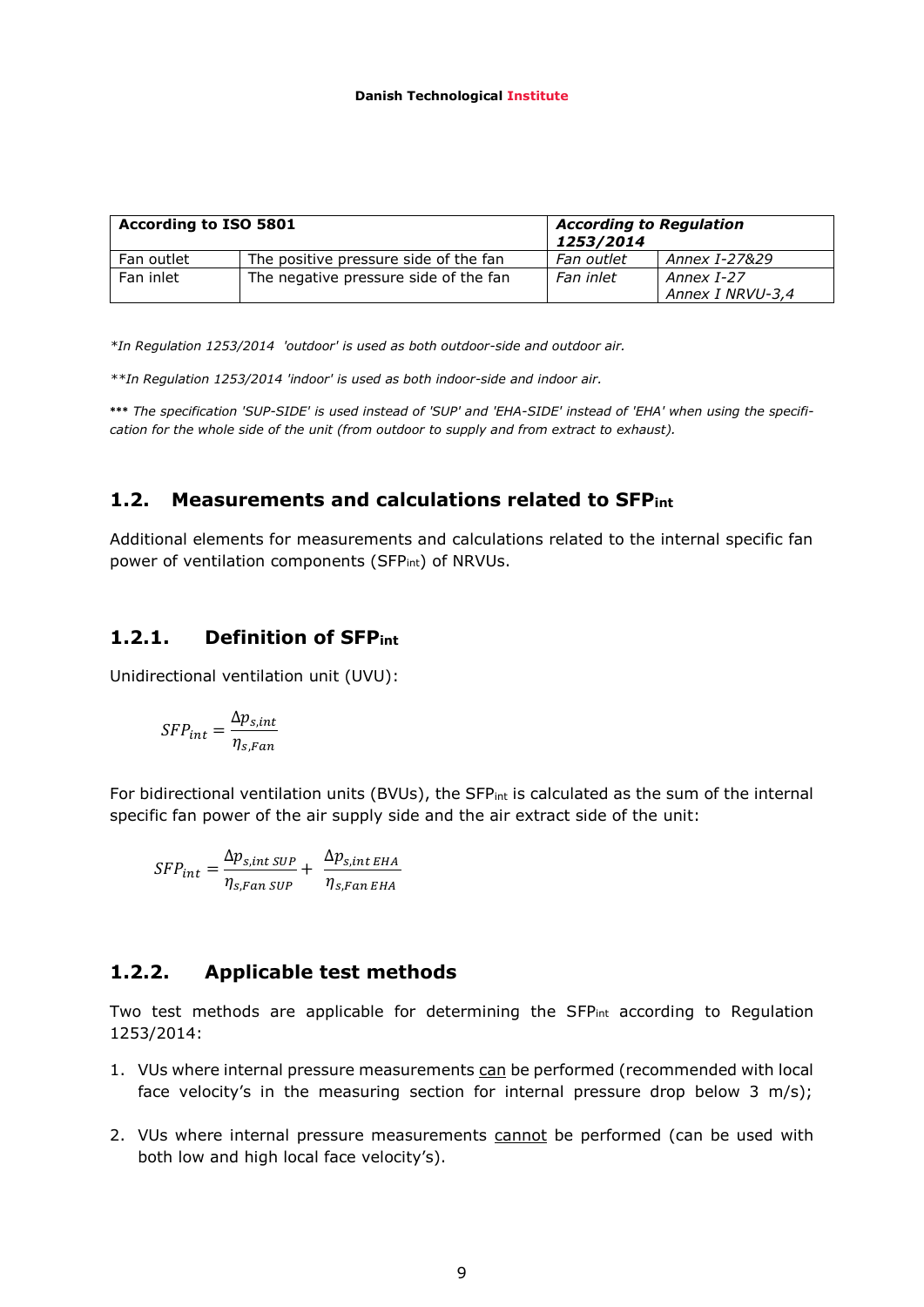## <span id="page-9-0"></span>**1.2.3. SFPint determination for VU where internal pressure measurements can be performed**

Unidirectional ventilation unit (UVU):

$$
SFP_{int} = \frac{\Delta p_{s,int}}{\eta_{s,Fan}}
$$

For bidirectional ventilation units (BVUs), the SFP<sub>int</sub> is calculated as the sum of the internal specific fan power of the air supply side and of the air extract side of the unit:

$$
SFP_{int} = \frac{\Delta p_{s,int\,Sup}}{\eta_{s,Fan\,Sup}} + \frac{\Delta p_{s,int\,EHA}}{\eta_{s,Fan\,EHA}}
$$

The pressure drop of ventilation components is inserted with numerical values for  $\Delta p$ . All values are calculated for SUP-side or EHA-side for UVUs depending on whether it is a SUP or EHA fan unit and calculated values for SUP-side and EHA-side for BVUs.

$$
\Delta p_{s,int} = \Delta p_{s,Fan} - \Delta p_{s,ext.TOTAL}
$$

If measured with additional ventilation components as a part of  $\Delta p_{s,int}$ :

$$
\Delta p_{s,int} = \Delta p_{s,Fan} - \Delta p_{s,ext.TOTAL} - \Delta p_{s,add}
$$

Where the fan efficiency is determined as:

$$
\eta_{fan} = \frac{q_{nom} \cdot \Delta p_{s, Fan}}{P} \text{ where } \Delta p_{s, Fan} = \Delta p_{s, ext} + \Delta p_{s, in} + \Delta p_{s, add}
$$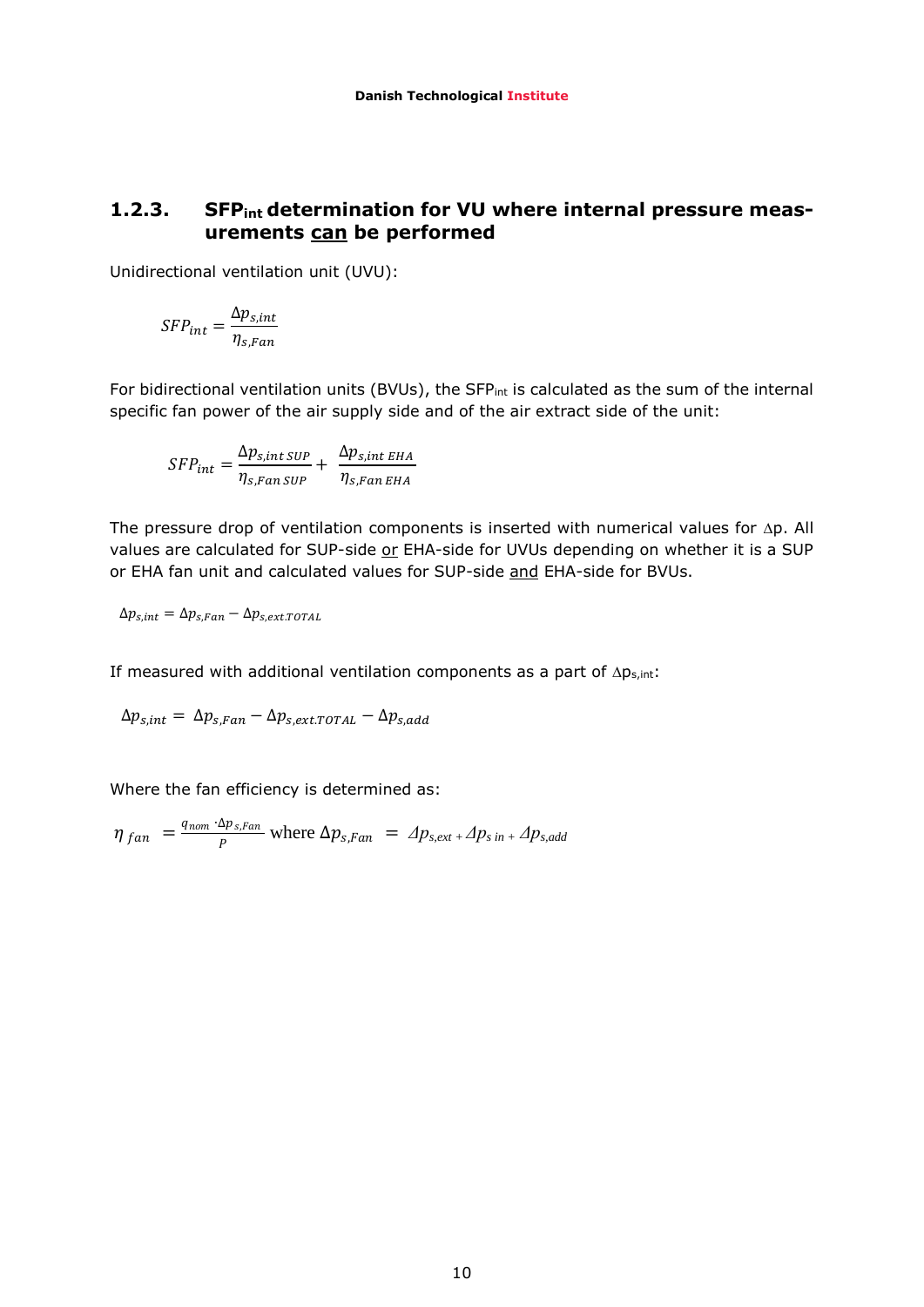#### Where:

| $\Delta p_{s,int}$       | $\Delta p_{s,int}$ is the internal pressure drop of ventilation components ( $\Delta ps, int$ ) (ex-<br>pressed in Pa)                                                                                                                                                                                                                                                                              |
|--------------------------|-----------------------------------------------------------------------------------------------------------------------------------------------------------------------------------------------------------------------------------------------------------------------------------------------------------------------------------------------------------------------------------------------------|
| $\Delta p_{s, add}$      | $\frac{1}{2}$ internal pressure drop of additional non-ventilation components ( $\Delta p_{s,add}$ )'                                                                                                                                                                                                                                                                                               |
| $\Delta p_{s,Fan}$       | The static pressure difference between the fan outlet and inlet section.                                                                                                                                                                                                                                                                                                                            |
| $\eta_{s,Fan}$           | The fan efficiency $\eta_{Fan}$ is the is the internal static fan efficiency                                                                                                                                                                                                                                                                                                                        |
| $p_{\textit{sf}}$        | Fan static pressure means the fan total pressure (p f) minus the fan dynamic<br>pressure at nominal airflow for one airstream in relation to the the face area.                                                                                                                                                                                                                                     |
|                          | The stagnation pressure is only a mathematical/thermodynamic calculated<br>value that requires expert knowledge to calculate. The use of stagnation pres-<br>sure is only relevant at air velocities above 40 m/s, which is why this should<br>not be used below 40 m/s. The measured pressure difference is the value used<br>to calculate SFP <sub>int</sub> , the external static pressure, etc. |
| $\Delta p_{s,ext.$ TOTAL | Nominal external pressure (expressed in Pa)                                                                                                                                                                                                                                                                                                                                                         |
| $q_{nom}$                | Nominal flow rate (expressed in $m^3/s$ )                                                                                                                                                                                                                                                                                                                                                           |
| P                        | 'Nominal electric power input (P)' (expressed in W).                                                                                                                                                                                                                                                                                                                                                |
|                          | Is the sum of three parameters, i.e. Supply air fan + drive, Exhaust air fan +                                                                                                                                                                                                                                                                                                                      |
|                          | drive and Control (equally divided on SUP-side and EHA-side). The three pa-<br>rameters are measured separately.                                                                                                                                                                                                                                                                                    |

## <span id="page-10-0"></span>**1.2.3.1. Measuring on unit with/without additional components**

If the unit has additional components the test has to be carried out with the additional components mounted inside the unit to ensure that the fan runs at its design operating point and not at a lower efficiency, which otherwise will lead to a higher SFP<sub>int</sub> value.

## <span id="page-10-1"></span>**1.2.4. SFPint determination for VU where internal pressure measurements cannot be performed**

Determining the SFP<sub>int</sub> by measuring parameters measured outside the unit where the expression of SFPint is given as:

$$
SFP_{int\ UVU} = \frac{\Delta p_{s,Fan} - \Delta p_{s,ext}}{\eta_{s,Fan}} \cdot \frac{P_{Fan}}{P_{Fan,ext}}
$$

All values are calculated for SUP or EHA for UVUs depending on whether it is a SUP or EHA fan unit and calculated values for SUP and EHA for BVUs.

 $SFP_{int,BVU} = \frac{\Delta_i}{\Delta}$  $\frac{q_{SUP} - \Delta p_{S,ext,SUP}}{n_{S,En} \sin p} \cdot \frac{P_{S}}{P_{FQ}}$  $\frac{P_{Fan,SUP}}{P_{Fan.ext.SUP}} + \frac{\Delta}{\sqrt{N}}$  $\frac{EHA - \Delta p_{s,ext,EHA}}{P_{s,EnEHA}} \cdot \frac{P_{i}}{P_{Fa}}$  $\boldsymbol{P}$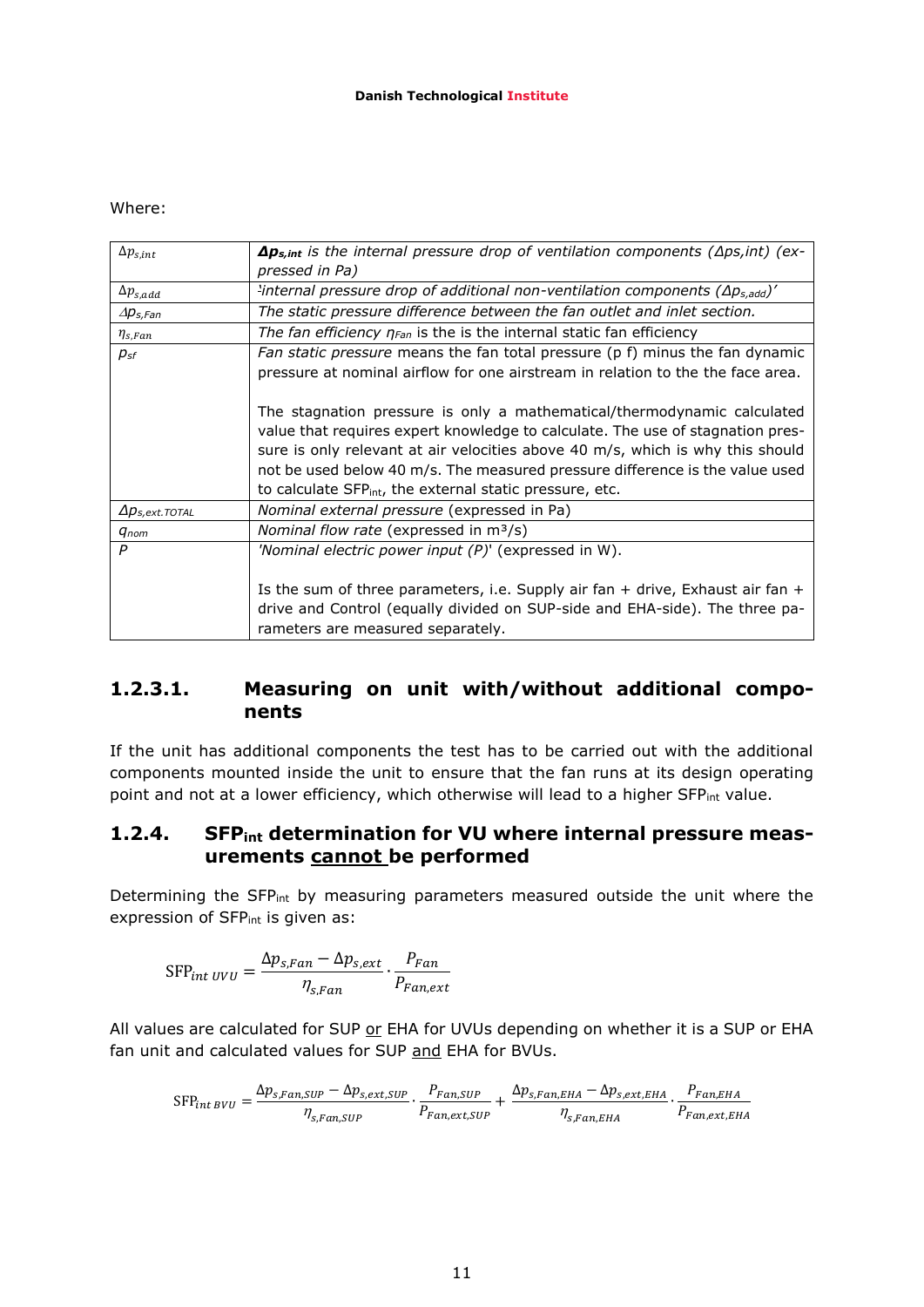#### Where:

| $\Delta p_{s, Fan}$  | Means the static pressure difference of the fan measured outside the unit ac-     |  |
|----------------------|-----------------------------------------------------------------------------------|--|
|                      | cording to the ISO 5801, not necessarily at best efficiency point (BEP), but      |  |
|                      | corresponding to the nominal flow and rpm regarding Regulation 1253/2014          |  |
|                      | (according to the measurements conducted on the unit).                            |  |
| $\Delta p_{s,ext}$   | Means the static nominal external pressure drop as described under section        |  |
|                      | 1.1 measured at the terminals of the unit.                                        |  |
| η <sub>s</sub> ,Fan  | Means the static efficiency including the motor and drive efficiency of the indi- |  |
|                      | vidual fan(s) in the ventilation unit (reference configuration) determined at     |  |
|                      | nominal airflow and nominal external and internal pressure drop (and corre-       |  |
|                      | sponding revolutions of the fan installed inside the unit) measured outside the   |  |
|                      | unit according to the ISO 5801.                                                   |  |
|                      |                                                                                   |  |
|                      | The static efficiency is the ratio between the nominal airflow multiplied by the  |  |
|                      | static pressure rise of the fan (equal to the sum of pressure drops for all ven-  |  |
|                      | tilations components, clean and dry, and the nominal external pressure) di-       |  |
|                      | vided by the electrical power to the fan drive.                                   |  |
| P <sub>Fan</sub>     | Is the 'nominal electric power input $(P)'$ (expressed in W) and means the ef-    |  |
|                      | fective electric power input of the fan drives, including any motor control       |  |
|                      | equipment, at the nominal external pressure and the nominal airflow, meas-        |  |
|                      | ured on the unit.                                                                 |  |
| P <sub>Fan,ext</sub> | Is 'nominal electric power input (P)' (expressed in W) and means the effective    |  |
|                      | electric power input of the fan drives, including any motor control equipment,    |  |
|                      | at the nominal airflow and revolutions of the fan installed inside the unit and   |  |
|                      | the corresponding Apran measured outside the unit according to the ISO 5801       |  |

If the unit is equipped with control equipment (inverter, etc.)  $\eta_{fan}$  must be reduced and  $P_{el Farnext}$  must be increased with the loss of the control unit. Alternatively, the data from the fan manufacturer must have been measured with the same equipment.

## <span id="page-11-0"></span>**1.2.4.1. Measuring on unit with/without additional components**

If the unit has additional components the test has to be carried out with and without the additional components to make sure that the fan runs at its design point and not at lower efficiency, which will otherwise lead to a higher SFPint value.

- I. Measure the external static pressure with additional components according to the design conditions (nominal)
- II. Measure the external static pressure without additional components (take the additional components out) and:
	- 1. Hold RPM = constant according to situation 'I'
	- 2. Hold Airflow = constant according to situation 'I'
	- 3. Increase the external static pressure by damper until the flow is equal to situation 'I'.

The SFPint is calculated as: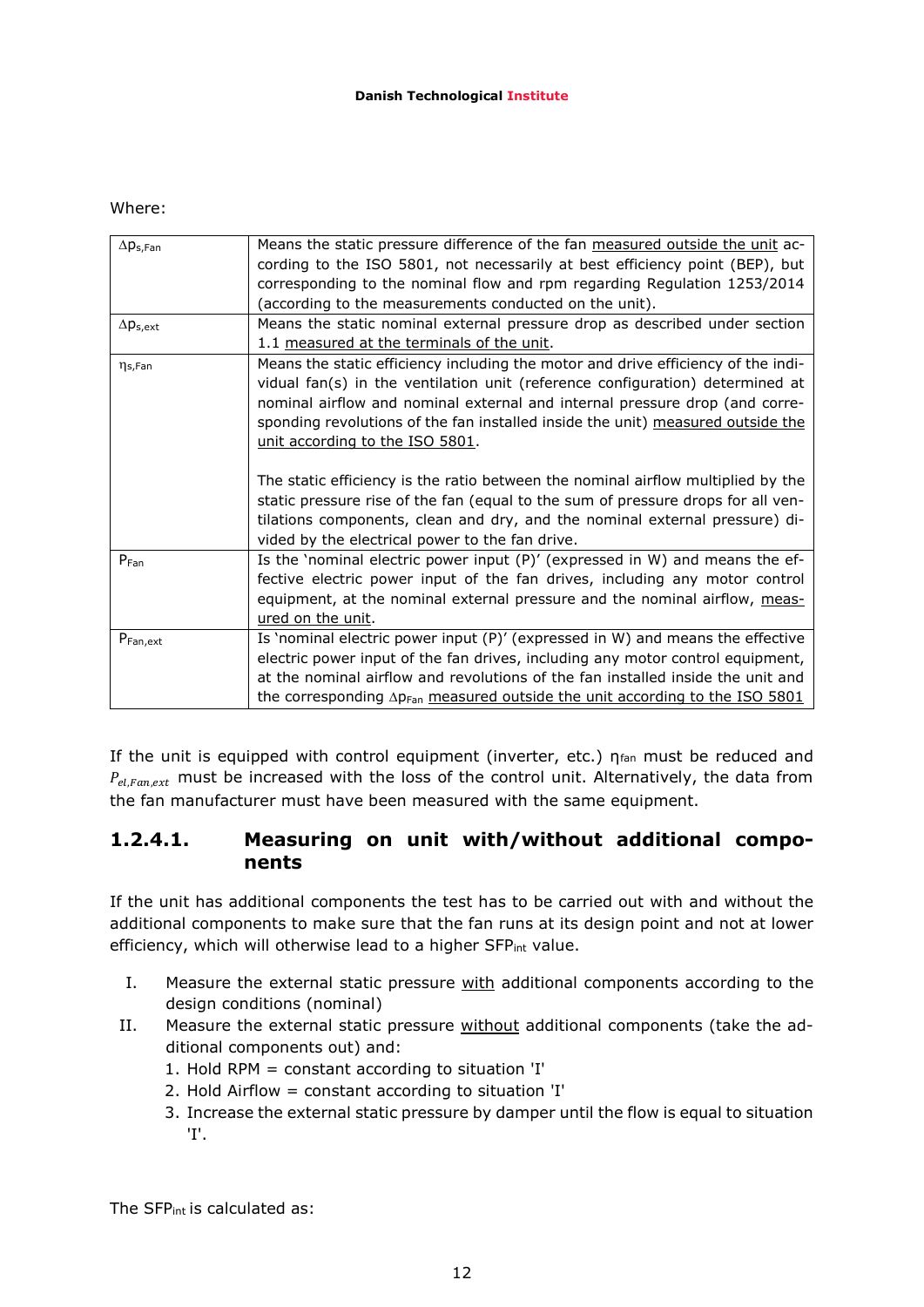$$
SFP_{int\ UVU} = \frac{\Delta p_{s,Fan} - \Delta p_{s,ext}}{\eta_{s,Fan}} \cdot \frac{P_{FAN}}{P_{Fan,ext}}
$$

$$
\text{SFP}_{int\,BVU} = \frac{\Delta p_{s,Fan,SUP} - \Delta p_{s,ext,SUP}}{\eta_{s,Fan,SUP}} \cdot \frac{P_{Fan,SUP}}{P_{Fan,ext,SUP}} + \frac{\Delta p_{s,Fan,EHA} - \Delta p_{s,ext,EHA}}{\eta_{s,Fan,EHA}} \cdot \frac{P_{Fan,EHA}}{P_{Fan,ext,EHA}}
$$

Where  $\Delta p_{s,ext} = \Delta p_{s,ext}$ II and P<sub>Fan</sub> =P<sub>Fan</sub> I

If it is physically impossible to dismount the additional components measurements must be carried out according to section 1.2.3.

## <span id="page-12-0"></span>**1.3. Pressure measurement inside a unit**

To measure pressure inside the unit it is recommended either using a pressure relief box (electrical membrane box) or ring lines under the following conditions:

For both methods:

- placed at a fluidically quiet location;
- at a distance from stagnation regions; and
- the fan must not blow directly at the box/line, and if the fan blows along a surface, for example, at the bottom of the unit, the box/line cannot be placed at this surface.

For pressure relief box only:

- $\bullet$  maximum size: L=80 mm, W=80 mm, H=80 mm;
- prepare with only one hole (0,5 to 3 mm) at the bottom (backside) of the box (centre);
- the backside of the box of must be equipped with spacers (distance buds) that secure a distance between the box and the casing of approx. 1-2 mm; and
- located on a plane surface.

For ring line only:

- must be placed along all four inside surfaces of the unit at each measuring plane;
- $\bullet$  tubes in maximum ø10 mm+/-1 mm; and
- must contain a minimum of four holes per of side (surface) of maximum 1,5mm+/-0,2 mm pr. side.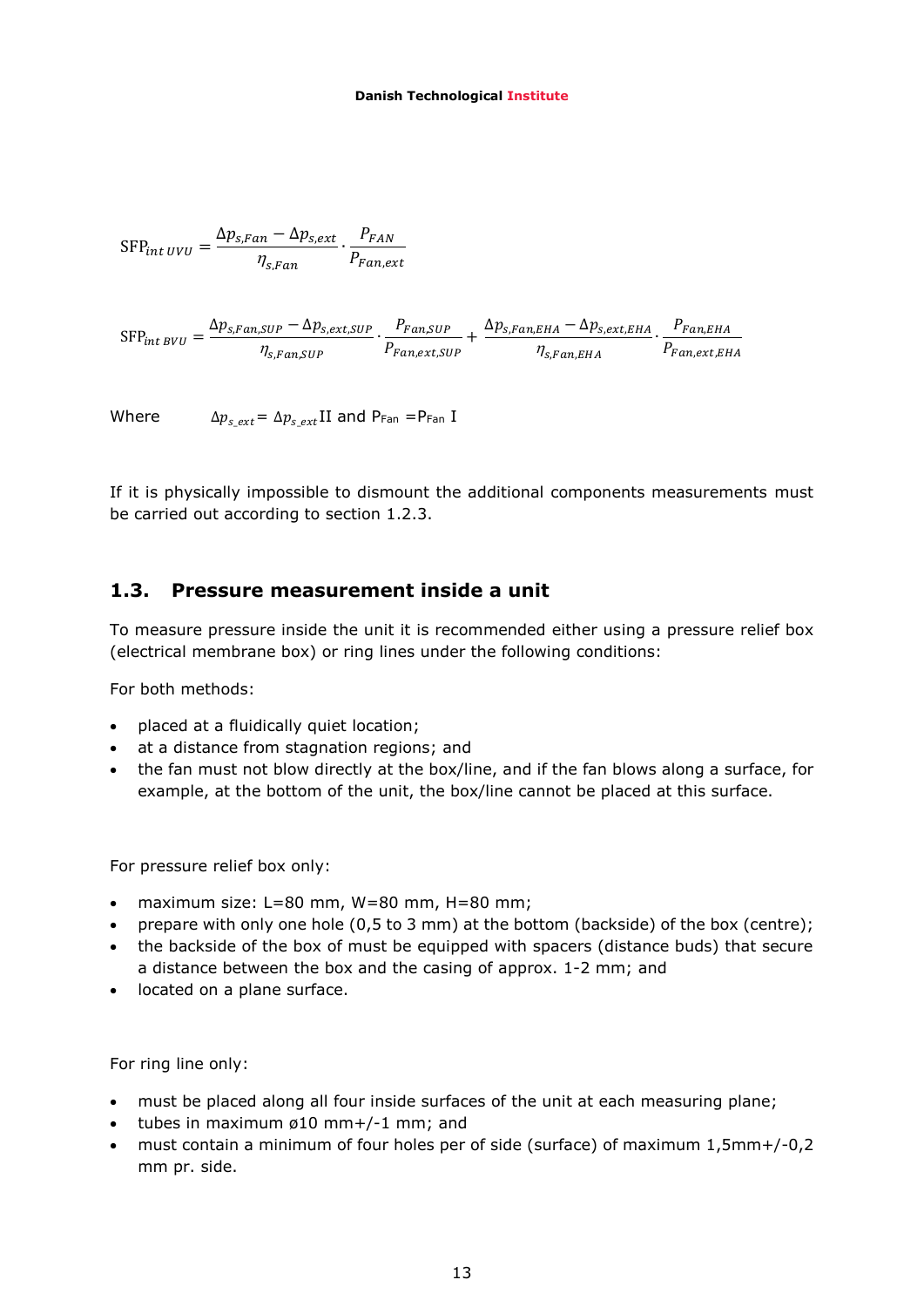

Measurement of the static pressure, before and after non-ventilation components, that cannot be dismounted and removed and it is impossible to use the four connected pressure relief boxes (electric box) or the ring-line method (see test setup) then measuring with four connected pressure taps in flush with the internal casing is acceptable.



Pressure tap, not in flush with internal casing

If the non-ventilation components are placed close to each other serial or in a group, the pressure drop can be measured for the entire group as follows:

Static pressure after group - static pressure before group.

If the non-ventilation components are placed separately, the pressure drop must be measured for each component and summarised.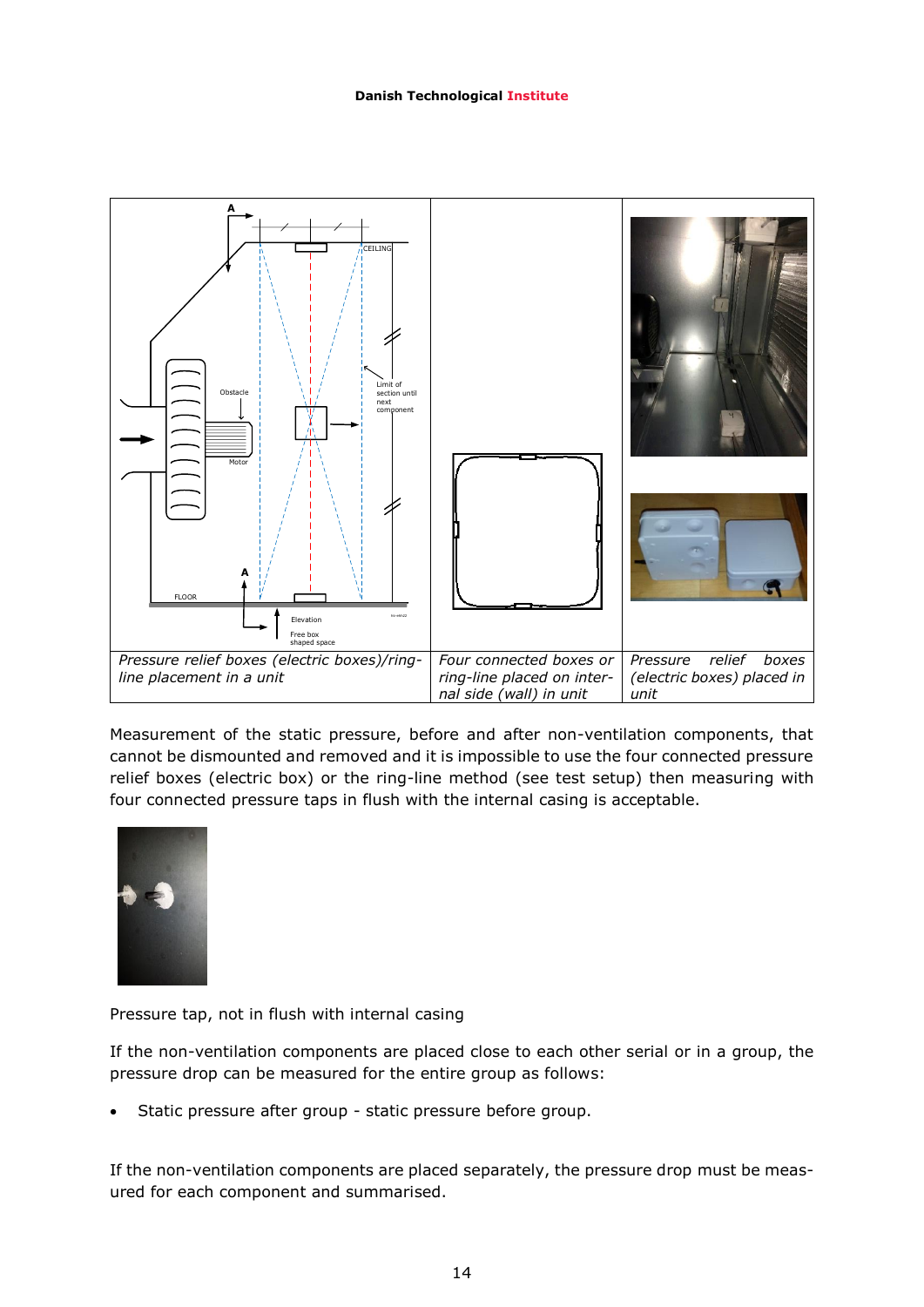## <span id="page-14-0"></span>**1.4. Pressure measurements in duct-connections outside the unit**

Pressure measured external according to ISO 5801. If the duct connections are rectangular, and the velocity is below 10 m/s in the ducts connections at the out/inlet of the VU, and the duct connections have a length and width above 500 mm, the external pressure can be measured in the transitions mounted on the unit inlets and outlets.

Four connected (with tubes) pressure relief boxes or a ring-line must be placed as showed in the figure below in the transitions mounted at the in-and outlets on the unit. The transition has to be made with a straight duct before the start angle for placing the pressure relief boxes (electric box)/ring line.



Transition with straight duct before it angle.

The angle of the transitions may not exceed  $15^{\circ}$ . The length of the straight duct must be at least half times the maximum transverse dimension before and after the pressure measuring point.

## <span id="page-14-1"></span>**1.5. Specifications for the measuring of SFPint**

In addition to the specifications of Regulation 1253/2014, the relevant Commission communication on standards and draft transitional methods, and the standards thereby referred, the following applies to testing SFP<sub>int</sub>:

- For the measurement and calculation of SFPint all characteristics/values are converted from the ambient temperature and pressure measured at the time of the test, to standard air conditions 20°C and 101325 Pa approx. equal to an air density of 1,2  $kg/m<sup>3</sup>$ .
- The fan speed must be measured when carrying out the test with all panel hatches/doors closed.
- The external temperature is measured in inlet and outlet measurement ducts dimensioned in accordance with ISO 5801.